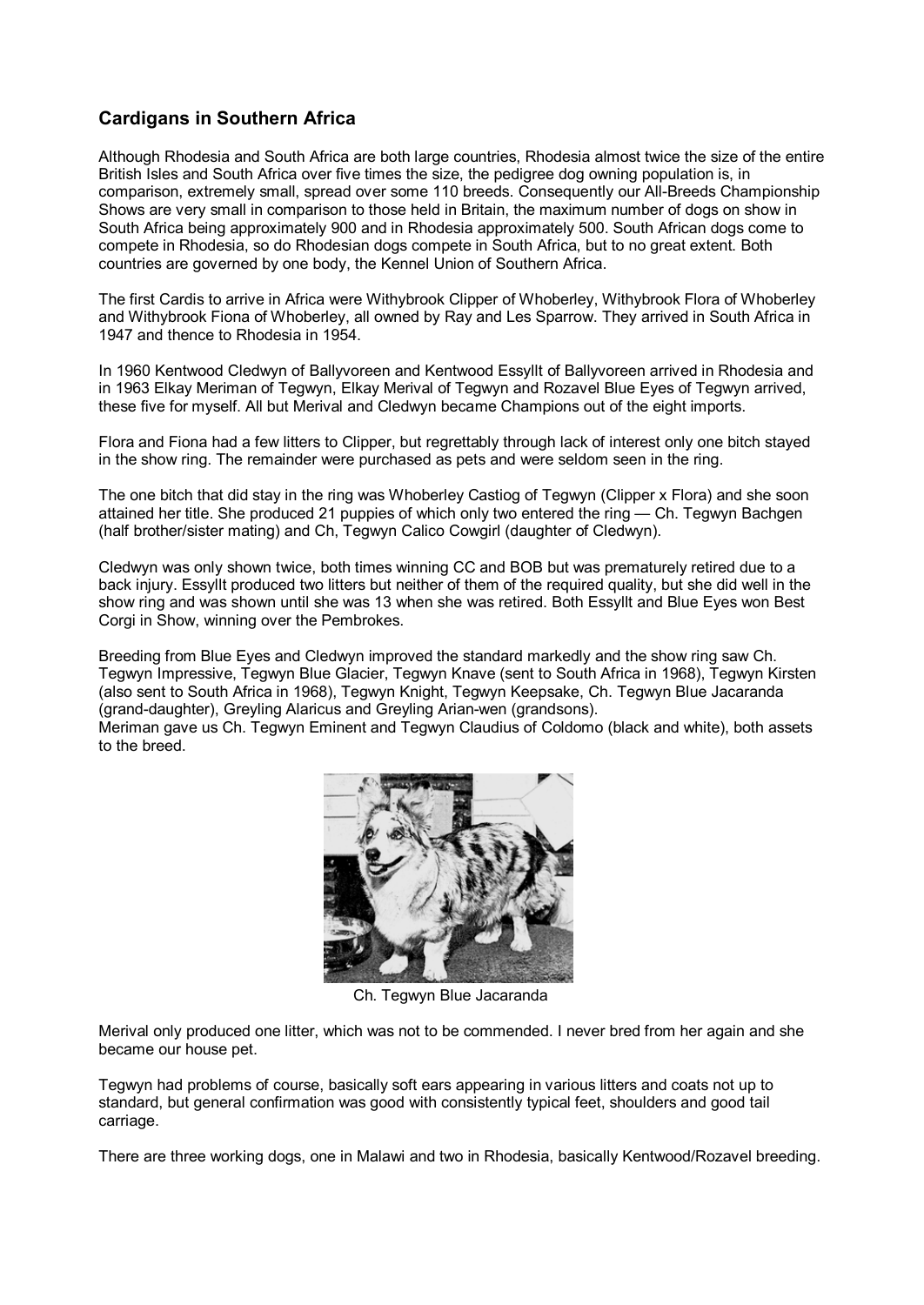We campaigned the breed throughout Rhodesia, Northern Rhodesia (now Zambia) and South Africa and in South Africa great interest was shown.

In 1968 Peggysmill Black an' Blue arrived in South Africa, the first import since the three in 1947 to that country but she suffered a fatal accident. She came to Jill Copping and was closely followed by Peggysmill Blue Mink to Sheila Carter.





Peggysmill Blue Mink **Peggysmill Smoke Signal** 

In 1969 Sheila Carter brought out Fairmead's Peggysmill Smoke Signal, Fairmead's Jezalin Jacana, Gwenlais Gleghornie Earl and Fairmead's Vennwood's Black Knight and for Jill Copping Smoke Signal's mother, Peggysmill Glassaid Cynlun in whelp. The year 1970 saw Dilwel Rosina, English Ch. Rozavel Blue Glynt (half brother to Blue Eyes) arrive for Sheila Carter, Downholme Ginger Maid of Trenance (in whelp) and Downholme Judith of Trenance for Win and George Day. In 1971 the Days brought out Downholme Bellorophon of Trenance and in 1972 the Carters brought out Fairmead's Vennwoods Black Cavalier and Larazel Vennwoods Black Velvet for Mrs. Clark. In 1973 Sheila Carter brought out English Ch. Dilwel Tony of Fairmead.

Most of the imports were shown and had no difficulty in attaining their titles. Ch. Fairmead's Tornado of Rhoswynne (Earl x Jacana), Trenance Gaity Girl of Tegwyn (Ginger Maid), Zaavans Bagheera (Cynlun) and Fairmead's Supreme Rose of Rhoswynne (Tony x Rosina) all came to Rhodesia.



Ch. Trenance Cowboy Ch. Trenance Brimaru



A great number of the progeny of the imports have been seen in the show ring, Ch. Trenance Brimaru and Ch. Trenance Cowboy (sons of Ginger Maid), bred by Mr and Mrs G.C. Day of Transvaal, S.A., are extremely good representatives of the breed, and many others far too numerous to mention have gained their titles.

The progeny of these locally bred are now appearing in the show ring and many of them are carrying the flag high for the breed. Regrettably the public see far too few representatives as is the case in many parts of the world, the Cardigan is not as popular as the Pembroke, and only a very small percentage reach the show ring.

It is early days yet to give an opinion on the true local breeding, but with careful and selective breeding the breed can only go ahead, as the imports are all carrying good blood-lines and the assets should outweigh the liabilities.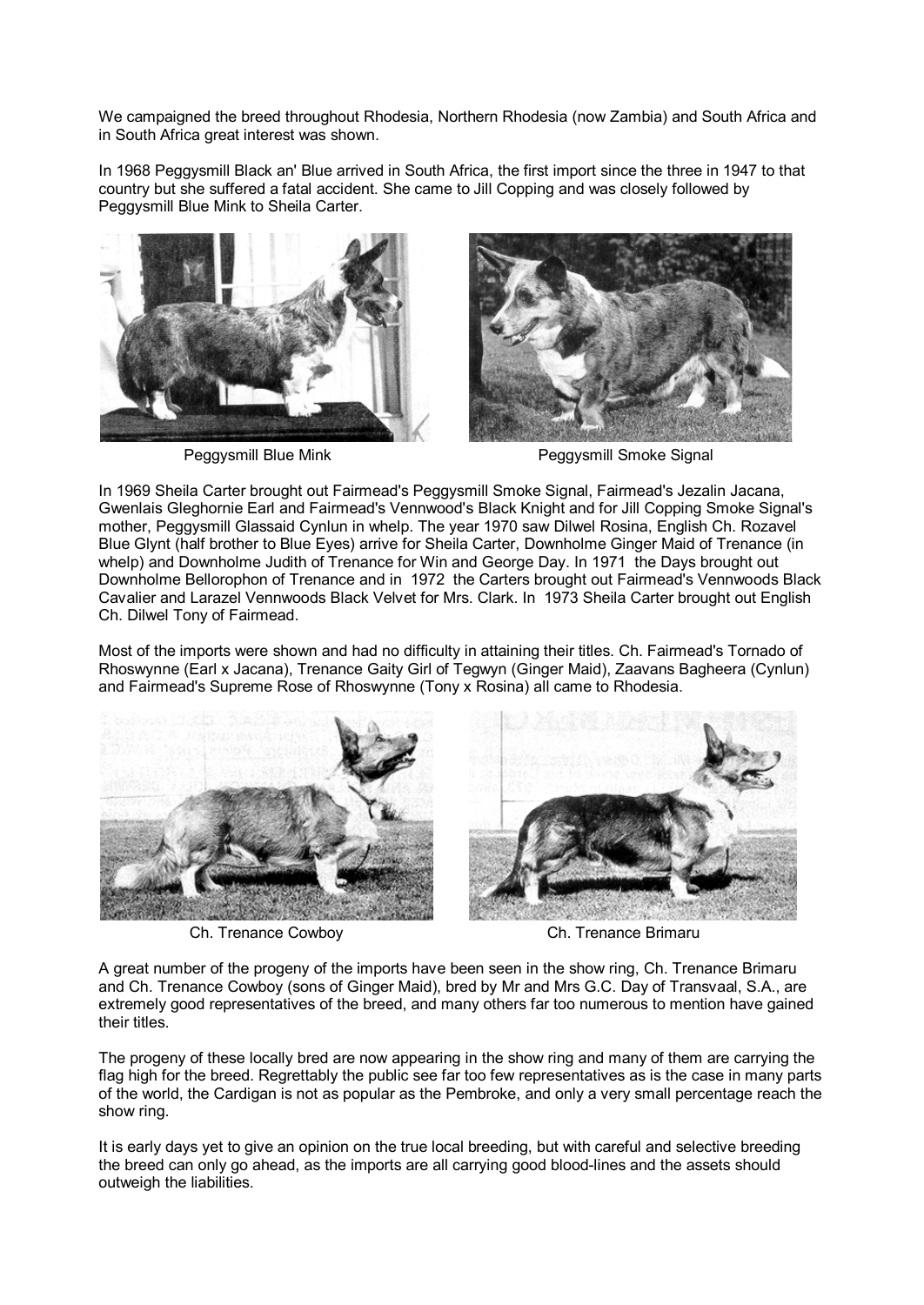To give an idea of how the Cardi population has increased, here are a few figures on registrations: 1948, 3; 1955, 5; 1958, 8; 1965, 19; 1967, 21; 1975, 45.

Jean F. Schreiber

Originally published in CWCA 1976 Year Book and reproduced with the kind permission of the author.

-------------

*From the late 1960s to the middle of the 1970s one of the most active and successful kennels in South Africa was "Fairmead" owned by Mrs Sheila F. Carter who imported many Cardigans from well known British kennels.* 

## *In the CWCA 1970 Mrs Carter writes:*

Ch. Rozavel Blue Glynt and Dilwel Rosina have recently joined our happy family. Not forgetting our blue merle, Fairmead's Peggysmill Smoke Signal, holder of 1 C.C. and now temporarily retired to bring up a family of five beautiful puppies sired by S.A.Ch. Gwenlais Gleghornie Earl, she will during this year continue with her show career.



Ch. Rozavel Blue Glynt Dilwel Rosina



Last but not least Fairmead's Vennwood's Black Knight, who at the age of 10 months has already gained 5 C.C.s and 3 B.O.B., being Best Corgi Puppy on the recent Goldfields Show; this included Pembrokes as well as Cardigans.

We have retained one little girl, Fairmead's Junita, sired by Earl out of Ch. Fairmead's Jezalin Jacana, and one little boy, Fairmead's Ringleader, sired by Earl out of Fairmead's Peggysmill Smoke Signal, so we are relying on these two to carry on the good work.



*And the story continues in 1972:* 



Fairmead's Junita Fairmead's Ringleader

Fairmead is very proud to announce that 5 Homebred Champions have been made up in the Republic and Rhodesia. Now the Cardigans are going from strength to strength. Of the seven Cardigans originally imported, all are now South African Champions, while our latest import, Vennwood's Black Cavalier, a tricolour who recently arrived from Miss Sally Rich-Lenthall and is a son of Int. Ch. Rozavel Springdale Gregory, promises to rival his predecessor, S.A. Ch. Fairmead's Vennwood's Black Knight, who was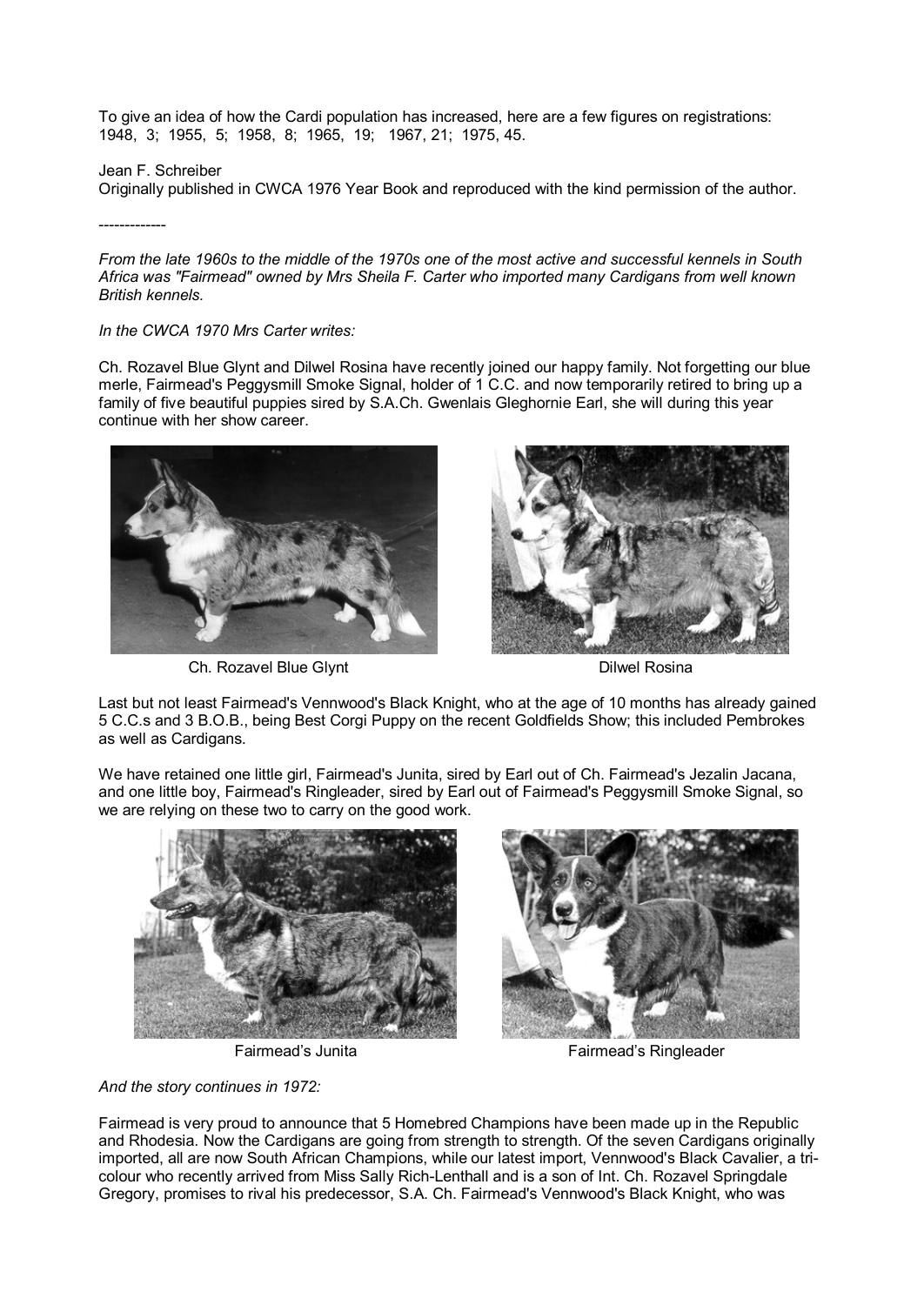unfortunately killed in an accident last July after winning 9 C.C.s and 6 B.O.B. in his short but brilliant show career.

The Star of the Kennel is still S.A. Ch. Fairmead's Jezalin Jacana (Pids), who rules the rest as the true Queen she really is, helped of course by Rosie (S.A. Ch. Dilwel Rosina of Fairmead), who at the last Championship Show on November 20th, 1971, beat all S.A. Cardigan Records, winning C.C. & B.O.B. and going on to win the Trophy for the Best Working Dog on Show in a class of 161 working dogs. The Judge was Mr. George Leatt, to whom Rosie was no stranger, he having given her her first C.C. at Birmingham in November, 1968. Who said judges were not consistent? Thank you, Mr. Dilwel Jones and Mr. George Leatt.

*Finally in 1974 Mrs Carter writes:* 



Ch. Gwenlais Gleghornie Earl Ch. Jezalin Jacana

Fairmead has gone from strength to strength, being represented at all the major shows in the Republic by a younger generation of Cardigans, Fairmeads Illice (Home Bred gained 1st C.C. at nine months and one day old, another at two years and B.O.B. over Rose and Tony. Fairmead's Supreme Rose first show out at six months and one week old, C.C. and B.O.B. over Ch. Fairmead's Tornado of Rhoswynne, holder of 14 C.C.'s, have lost count of his B.O.B., he is a son of Ch. Jezalin Jacana and Ch. Gwenlais Gleghornie Earl, Supreme Rose is a daughter of Ch. Dilwel Rose and Tony. Several other very promising youngsters, all home-bred, were short of a couple of C.C.'s or waiting to make their first appearance in the Show rings.





Ch. Dilwel Tony Ch. Venwood's Black Knight

Ch. Dilwel Tony and Ch. Dilwel Rosina are a couple that are really cleaning up all other breeders' stock at the show. Rosina is top-winning Cardi Bitch at the moment, never fails to win, no matter who the judge is or where they come from, and Tony is always making his presence felt; he has been three times Best Corgi on Show of both types.

Our grateful thanks go to the following English, Welsh and Scottish Kennels who have supplied us with our lovely foundation stock:

Mr. and Mrs. J. H. Jones of Dilwel Kennels. Miss Pamela Walker of Jezalin Kennels. Miss Sally Rich-Lenthall of Vennwood's Kennels. Mrs. Thelma Gray of Rozavel Kennels.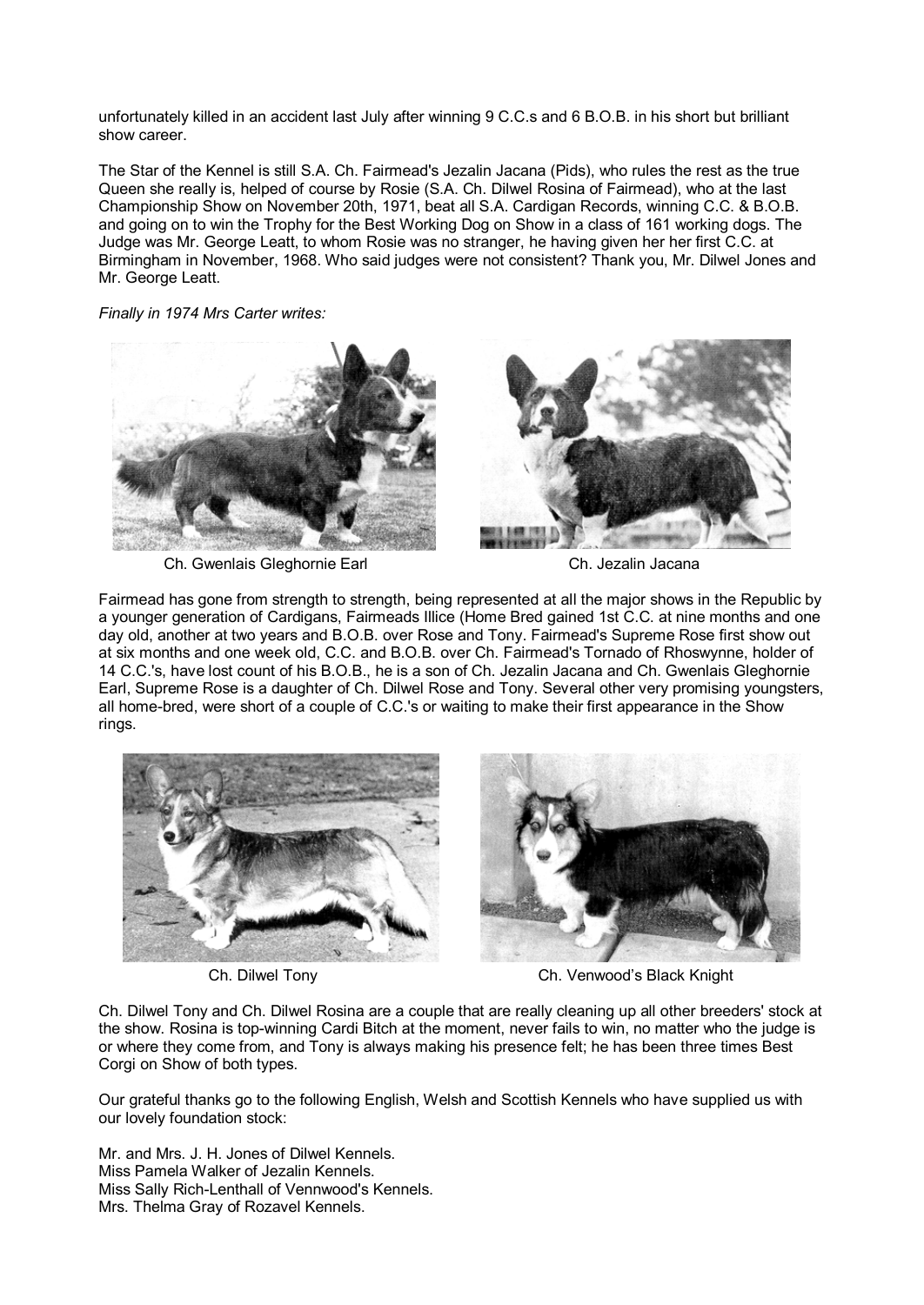Mrs. Mair Jones-Edwards of Gwenlais Kennels (Wales). Mrs. Molly Banks of Peggysmill Kennels.

We regret that owing to my ill-health during the last two years, and the petrol restrictions, we are not always able to attend all the Championship Shows in all the different provinces but do go to as many as we can, and when we do we are pleased to see that the Cardis are holding their own against their Pembroke cousins and that both Breed and All Round judges are really giving them a fair deal.

*---------* 

*In March 2007 Mrs Jean F. Schreiber (Tegwyn) of Zimbabwe kindly wrote an update to her account of 1976.* 

If I may digress for a few paragraphs, merely to demonstrate the impact the Cardigans had on the public in both Zimbabwe and South Africa, perhaps covering old ground but useful and hopefully interesting data. Only mentioned are those whose names do not appear in the previous articles.

November 1972 litter born to Ch Fairmead's Tornado of Rhoswynne and Drusilla bred by Mrs M Jackson [Zimbabwe].

July 1973 Mrs N Atkinson [Nylason] litter sired by Ch Fairmeads Prince Staccato of Nylason ex Ch Fairmeads Dellvereen of Nylason [SA].

March 1974 Fairmeads Golden Monarch and Larazel Venwoods Black Velvet produced a litter for Mr J A Steenkamp [SA].

December 1973 Mr & Mrs I Jones bred a litter from Fairmeads Tornado of Rhoswynne and Rhoswynne Amynedd [Zimbabwe].

June 1974 litter for Mrs E A Baxter [Colynkei] Lee's Jaunty of Clynkei and Fairmeads Red Rosetta [SA] another litter was bred from these two in September 1975.

September 1974 litter for Mrs L Webster [Kilburnie] Fairmeads Golden Monarch and Larazel Venwoods Black Velvet [SA] these two had another litter in March 1975.

September 1974 Mrs J Basson [Helderview] bred a litter from Ch [SA] & Ch [Eng] Dilwel Tony of Fairmead and Fairmeads Sable Queen [SA].

April 1975 Mrs S du Preez [Cavall] bred a litter from Ch [SA] & Ch {Eng] Dilwel Tony of Fairmead and Ch Fairmeads Juliana [SA].

There were no further litters bred that were registered in either South Africa or Zimbabwe until February 1978 when Miss R A de Villiers [Alwinrosalie] registered a litter from Ch Rocco of Cavall and Ch Cavall's Caprice.

June 1978 Mr P H Holliday bred a litter from Ch Jezalin Beaubrandy of Fairmead and Fairmead Fairytail. July 1978 Mr D D Leppan bred a litter from Zaavans Kermion of Cartrill and Colynkeis Ginger Girl. September 1978 Mr M G Spencer [Deheubarth] out of Ch Colynkei Monarch and Zaavan Muffin. All born in South Africa.

In October 1980 Mr B S Davies [Whiteoak] bred a litter out of Ch Jezalin Beaubrandy of Fairmead and Ch Fairmead Rosanne of Whiteoaks.

March 1981 the same breeder had a litter out of Ch Jezalin Beaubrandy of Fairmead and Ch Fairmead Interlude of Whiteoak.

July 1982 Mr Davies' Beckrow Bionic Ben of Whiteoak and Whiteoak Angeliqu produced a litter. In February 1983 Whiteoak Angeliqu and Fairmead Interlude of Whiteoak both produced litters from Beckrow Bionic Ben of Whiteoak (UK imp.) Angeliqu had another litter to Bionic Ben in September 1983.

September 1984 Mr D G Hulley [Dhuley] had a litter of Whiteoaks Dannyboy of Dhuley and Whiteoak Sheba of Dhuley.

Up to the end of 1986 which is as far as my personal archives go for the South African scene, there were no further registrations.

April 1981 Rhodesia ceased to exist and Zimbabwe was born. At that time all matters canine were handled in South Africa by the Kennel Union of Southern Africa for Zimbabwe and South Africa. During late 1982 it became obvious that Zimbabwe would have to take the reigns into her own hands to manage all canine affairs due to both financial and political pressure. Zambia had already become autonomous.